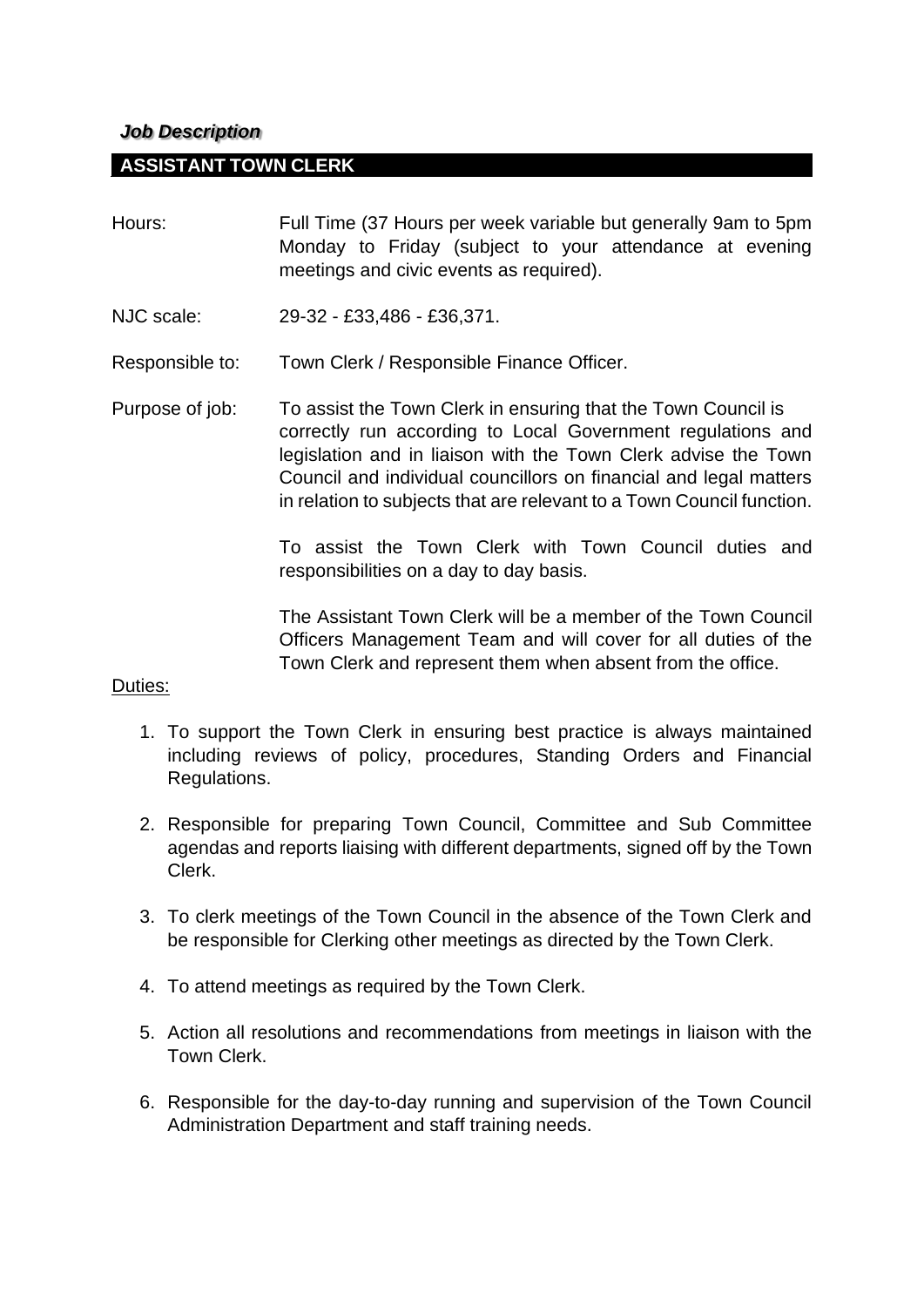- 7. To work with the Town Clerk in overseeing the maintenance and inspections of Town Council assets including premises and open spaces and to be responsible for the above in the absence of the Town Clerk.
- 8. Responsible for running the payroll and accounts in the event of staff absence reporting to the Town Clerk.
- 9. To assist the Town Clerk with the general management of finance, budgets and audit.
- 10.Responsibility for all IT equipment, software and associated budgets regularly reviewing IT equipment and software needs and development.
- 11.To oversee the burial service for Churchtown Cemetery, maintain all burial records reporting to the Town Clerk.
- 12.To establish and maintain in good order all records and documents relating to the Town Council and comply with statutory requirements.
- 13.To oversee the design and updating of the Town Council website, social media and tourism/visitor information.
- 14.To assist in the preparation, collation and editing of content for newsletters.
- 15.To ensure that the Town Council's Asset Register and insurance cover is accurate and updated.
- 16.To assist with Mayoral and civic events as may be required.
- 17.To be responsible for Town Council budgets notifying the Town Clerk as Responsible Finance Officer of any significant financial issues or occurrences as may occur time to time.
- 18.To be responsible for Town Council records reporting to the Town Clerk.
- 19.To work with the Town Clerk and Members to identify ways in which the Town Council can further strengthen its relationships with the community and key stakeholders.
- 20.To work with the Town Clerk to ensure effective management of health and safety.
- 21.To attend Town Council civic events in the absence of the Town Clerk as required.